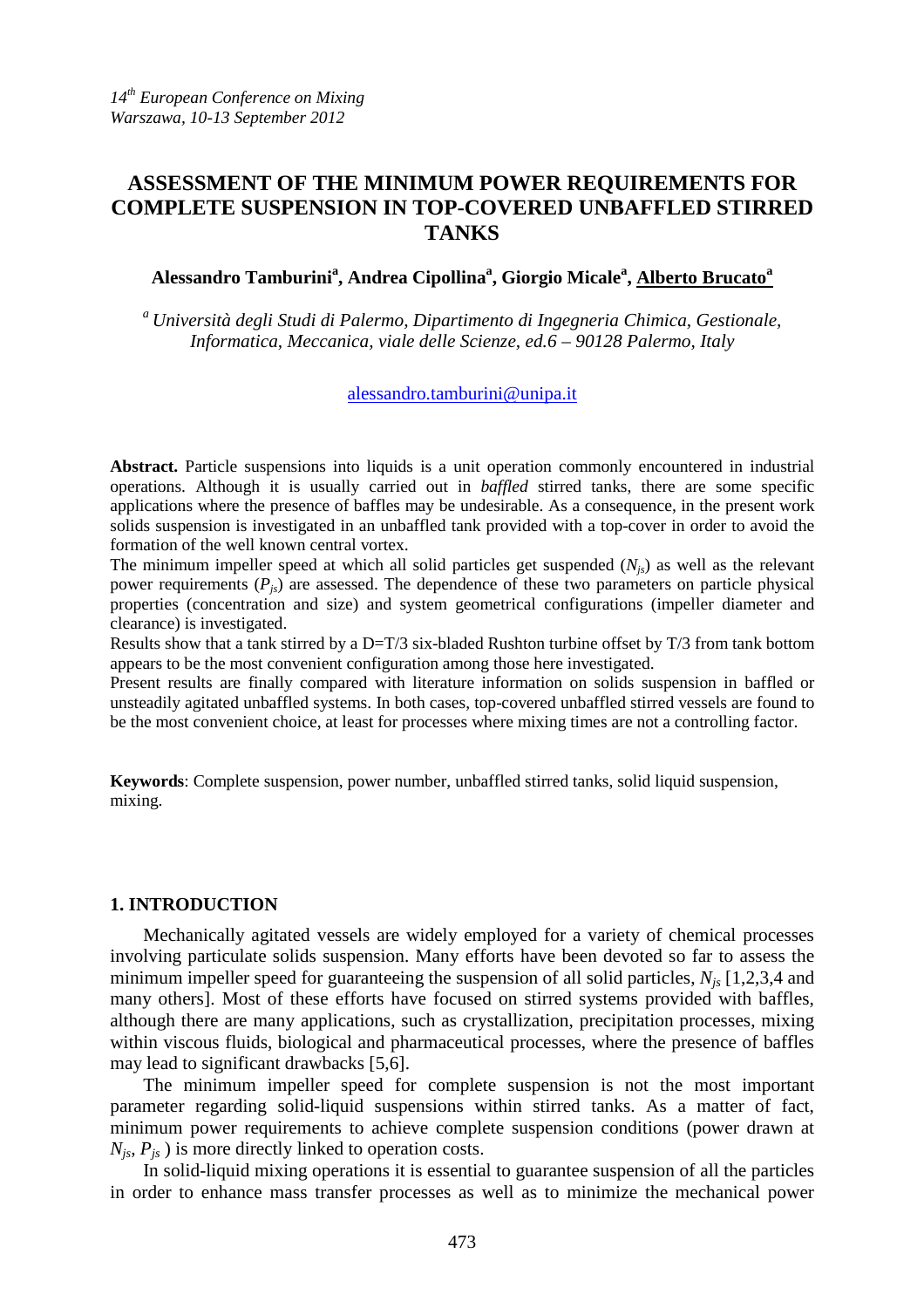dissipation. As a consequence, the minimization of  $P<sub>is</sub>$  represents one of the main aims of an optimization procedure concerning solid-liquid suspension processes in stirred vessels [7].

Very little attention has been paid so far to the estimation of this parameter for tanks unprovided with baffles [7,8,9]. The present work is aimed at finding the optimal geometrical configuration (impeller diameter and clearance) able to provide the lowest value of  $P_{is}$  for the case of a mono-dispersed particle suspension in a top-covered unbaffled tank stirred by sixbladed Rushton turbines.

## **2. EXPERIMENTAL**

The experimental system consisted of a T=0.19m cylindrical flat bottomed baffled tank with a total liquid height (H) equal to T. Standard six-bladed Rushton turbines ( $D=T/3$  or  $T/2$ ) were used in the suspension experiments. Offset from vessel bottom (C) was either T/3 or T/10. Deionized water and silica particles were employed as the liquid and solid phases respectively. The influence of particle mean diameter  $(d_p)$  and concentration  $(B)$  was assessed by employing two different particle sizes (250-300µm or 600-710µm) and four different particle loadings (2.5%, 5%, 10% or 20% weight of solid/weight of liquid). The tank was provided with a top-cover in order to avoid the formation of the central vortex which characterizes unbaffled uncovered stirred tanks. The seal between top-cover and vessel was guaranteed by an o-ring gasket.

#### **2.1** *Njs* **assessment**

 $N_{is}$  was assessed by the well known "one second criterion" [1]. A camera was placed underneath vessel bottom in order to collect a number of images (~20) at each impeller speed. According to Zwietering's criterion, camera exposure time was set to one second so allowing to get images where moving particle were blurred while motionless particles were well defined. *Njs* was defined as the minimum impeller speed at which only blurred particles were observable in all pictures. Employing the camera and the relevant collected images for the *Njs* assessment largely reduces the subjectivity of the visual application of Zwietering's criterion, as pointed out by Brucato et al. [7]. In that work the slightly different *Steady Cone Radius Method* (*SCRM*) was employed for the assessment of  $N_{is}$  in the case of a top-covered unbaffled vessel stirred by a Rushton turbine with  $D=T/2$  and  $C=T/3$ . In the present work, the different configurations investigated inhibited a general use of *SCRM*. As a consequence, the original Zwietering's criterion (athough *picture assisted*) was employed here.

#### **2.2 Mechanical power measurement**

Power measurements were finally performed by assessing the torque transmitted by the impeller to the tank with the apparatus described in Grisafi et al. [10]. It is a "staticfrictionless" turntable consisting of a granite dish able to rotate around its central axis on a granite table. The arrangement practically deleted the static friction between the surfaces, yet allowing the dynamic friction to be present in order to dump undesired torque fluctuations. The tank was placed on the granite dish in order to rotate integrally with it. This rotation (induced by the stirrer rotation during experiments) was hampered by a flexible nylon thread, tightly attached to the external vessel wall and connected by a pulley to a weight (of about 2 kg) which was placed upon an electronic scale. Practically, the torque exerted by the stirrer on the vessel was assessed by measuring the force acting on the flexible string in order to inhibit vessel rotation. This force was measured by subtracting the reading of the balance in agitation conditions from that observed without agitation (still stirrer).

### **3. RESULTS AND DISCUSSION**

For each geometrical configuration the dependence of  $N_{j<sub>s</sub>}$  and of  $P_{j<sub>s</sub>}$  on particle concentration B was investigated. In the followings the  $N_{is}$  and  $P_{is}$  results found in this work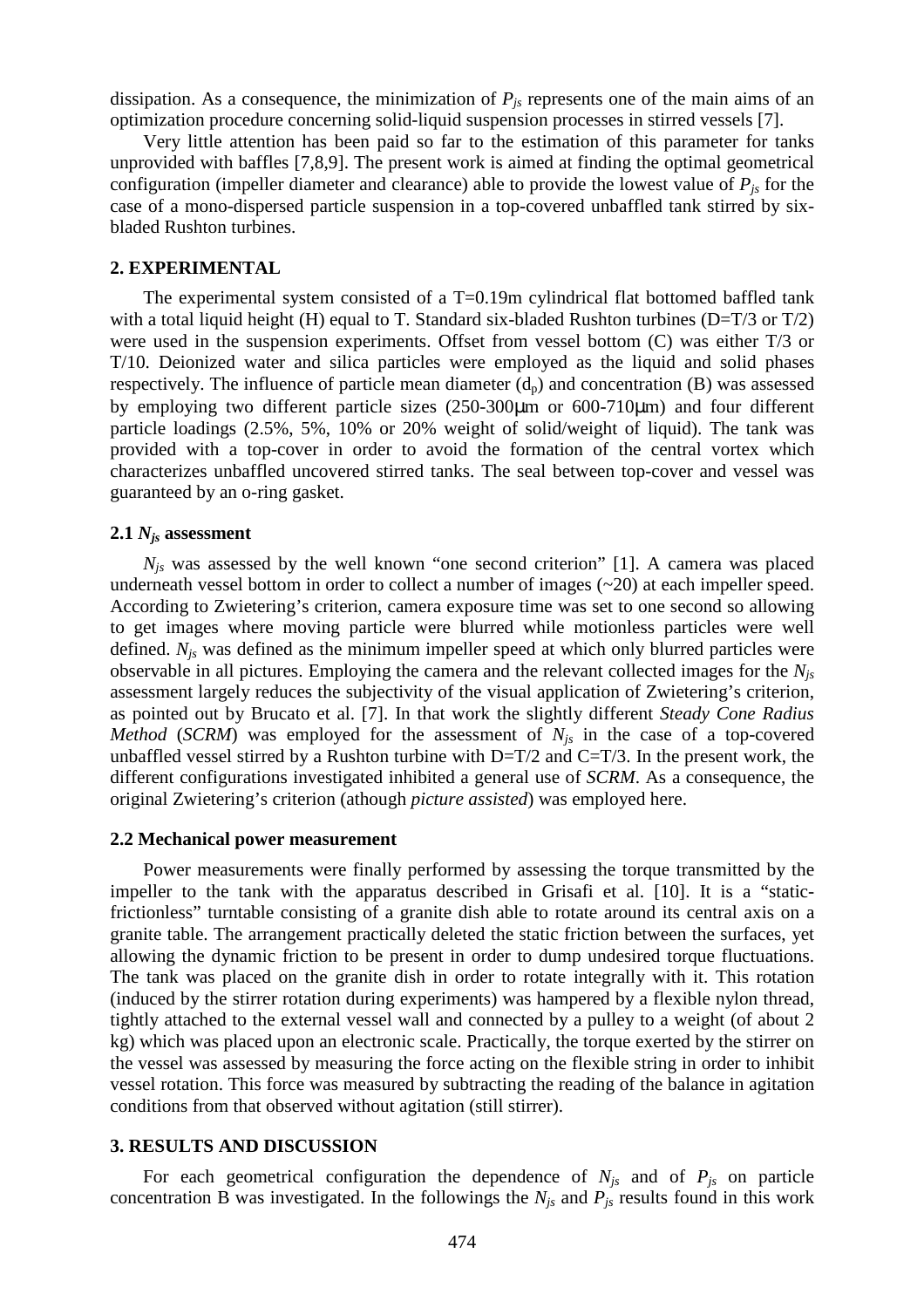for top-covered unbaffled tanks are compared with results (in the form of relevant correlations) concerning either baffled tanks or unsteadily operated unbaffled vessels*.*

The dependence of  $N_{js}$  on solids concentration B for D=T/3 Rushton turbine offset by  $1/3$ from vessel bottom (small-impeller/large-clearance case) is shown in Figure 1A. *Nj*<sup>s</sup> slightly increases as average solids concentration increases, as expected. In particular *Njs* is approximately proportional to  $B^{0.13}$ , the same dependence predicted by Zwietering's correlation for the case of baffled vessels, whose predictions are also reported in the same graph for the sake of comparison. Notably, a quite similar dependence  $(N_{js} \propto B^{0.10})$  was found by Tezura et al. [8] for the case of the unsteadily stirred unbaffled tank. As it can be seen, present *Njs* values are significantly lower than those pertaining to the baffled and the unsteady-unbaffled tanks.

Interestingly, as already found by Brucato et al. [7] in the case of a top-covered unbaffled vessel stirred by Rushton turbine with D=T/2 and C=T/3, the dependence of  $N_{is}$  on particle mean diameter appears to be rather small if not nil, as can be deduced observing the two data sets for 275 and 675 µm size. This clearly suggests that unbaffled tanks may be particularly convenient for supending large particles.

The *Pjs* values relevant to Fig.1A are reported in Figure 1B. These values are found to be well above an order of magnitude lower than the corresponding *Pjs* values for both baffled and unsteadily-unbaffled systems. This may be due to the different suspension mechanisms involved: for baffled and unsteadily stirred unbaffled vessels the suspension phenomenon is linked to velocity/pressure turbulent fluctuations near tank bottom, while for steadily agitated unbaffled vessels it might rather be linked to fluid mean velocities near tank bottom.



**Figure 1**: Rushton turbine with D=T/3 and C=T/3. (A)  $N_{js}$  vs B; (B)  $P_{js}$  vs B.

As concerns the data obtained with the lower impeller clearance  $(C=T/10, \text{ small}$ impeller/small clearance case), these are reported in Figure 2. As it can be seen, the difference between the collected *Njs* values and those pertaining to baffled and unsteady-unbaffled systems is greatly reduced: the collected  $N_{is}$  values are found to be fairly lower than those pertaining baffled system (as predicted by Armenante et al. correlation [2]) and comparableto-larger than those predicted by the Tezura et al. correlation [8] for the case of the unsteadyunbaffled system. For the case of baffled vessels  $N_{is}$  is much lower at C=T/10 with respect to C=T/3 (Armenante et al. [2]), a feature possibly due to the flow pattern transition from double to single loop. Similarly, a reduction of *Njs* with impeller clearance was found by Tezura et al. [8] for unsteady-unbaffled systems. As a difference, by comparing Figs 1A and 2A, one can see that for the case of this impeller (D=T/3) at the lowest impeller clearance higher  $N_{js}$  values are found. Relevant *Pjs* values are reported in Fig. 2B, where it can be seen that they still are much lower (by about one order of magnitude) than those pertaining to the other two systems. Notably, as a difference from the C=T/3 case, a non negligible dependence of  $N_{is}$  on particle size is found at  $C=T/10$ .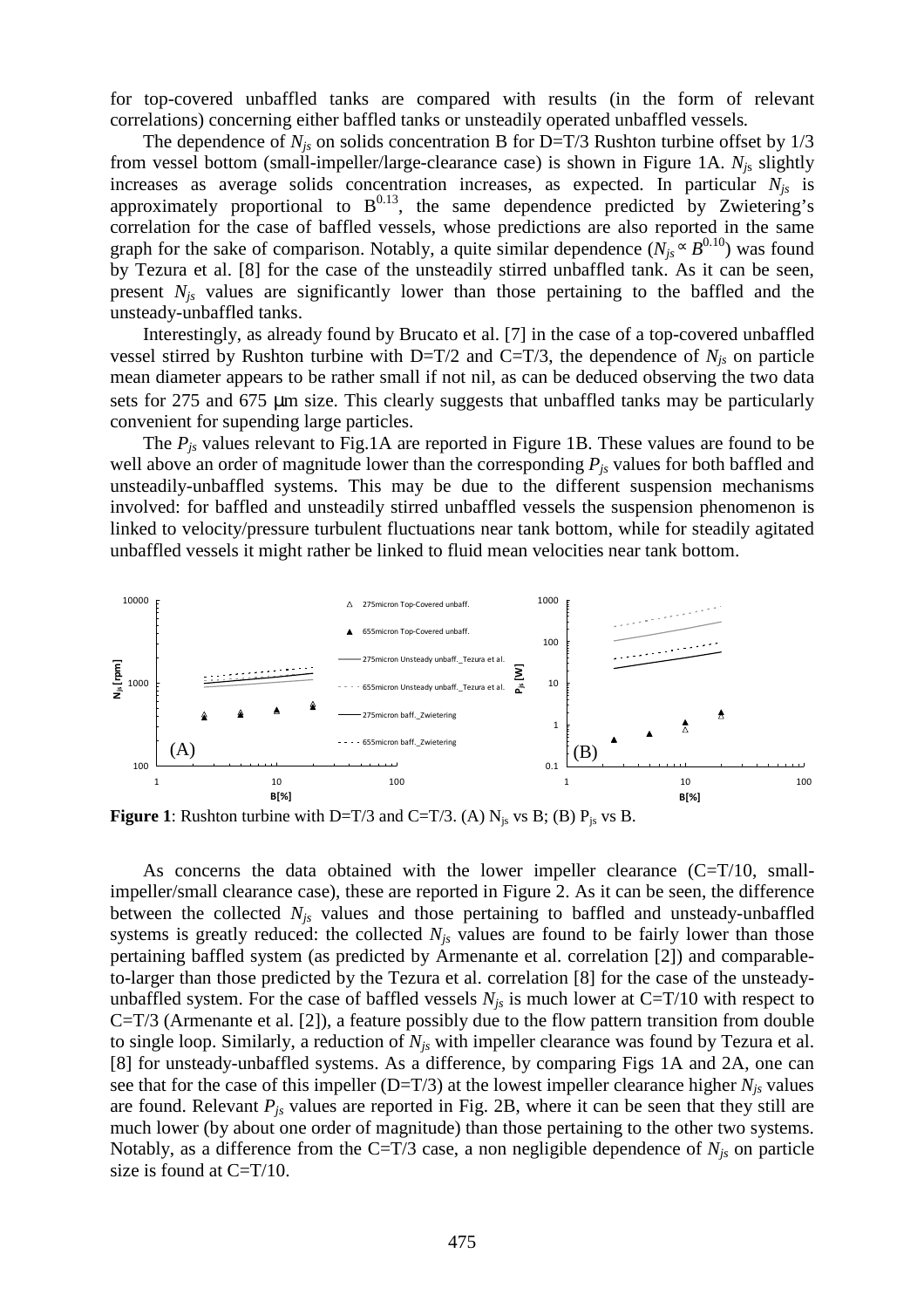

**Figure 2**: Rushton turbine with D=T/3 and C=T/10. (A)  $N_{js}$  vs B; (B)  $P_{js}$  vs B.

Results relevant to the Rushton turbine with  $D=T/2$  and  $C=T/3$  (large-impeller/largeclearance case) are shown in Figure 3. As already observed for the case of the Rushton turbine with D=T/3 and C=T/10, although all the  $N_{is}$  values are quite similar, the  $P_{is}$  required by the top-covered unbaffled systems are largely lower the corresponding  $P_{is}$  relevant to both unsteadily-unbaffled and baffled systems, due to the smaller power number exhibited by unbaffled systems with respect to baffled tanks.



**Figure 3:** Rushton turbine with D=T/2 and C=T/3. (A)  $N_{is}$  vs B; (B)  $P_{is}$  vs B.

As far as the large-impeller/low-clearance case  $(D=T/2, C=T/10)$  is concerned, the dependence of  $N_{js}$  on B% appears to be somewhat lower ( $N_{js} \propto B^{0.07}$ ) than that in the case of baffled and unsteadily-agitated unbaffled tanks, as it can be observed in Fig.4A. As a difference from the D=T/3 impeller, the  $N_{is}$  values obtained for the case of the top-covered unbaffled vessels are smaller than those pertaining to the larger clearance (Figure 4A). However, this reduction is much smaller than that exhibited by both baffled and unsteadilystirred tanks, thus leading to larger *Njs* values with respect to these systems. Nevertheless, in Figure 4B the relevant *Pjs* values are lower than in baffled and unsteadily agitated tanks, although with a smaller gap in comparison with the other impeller-tank configurations.

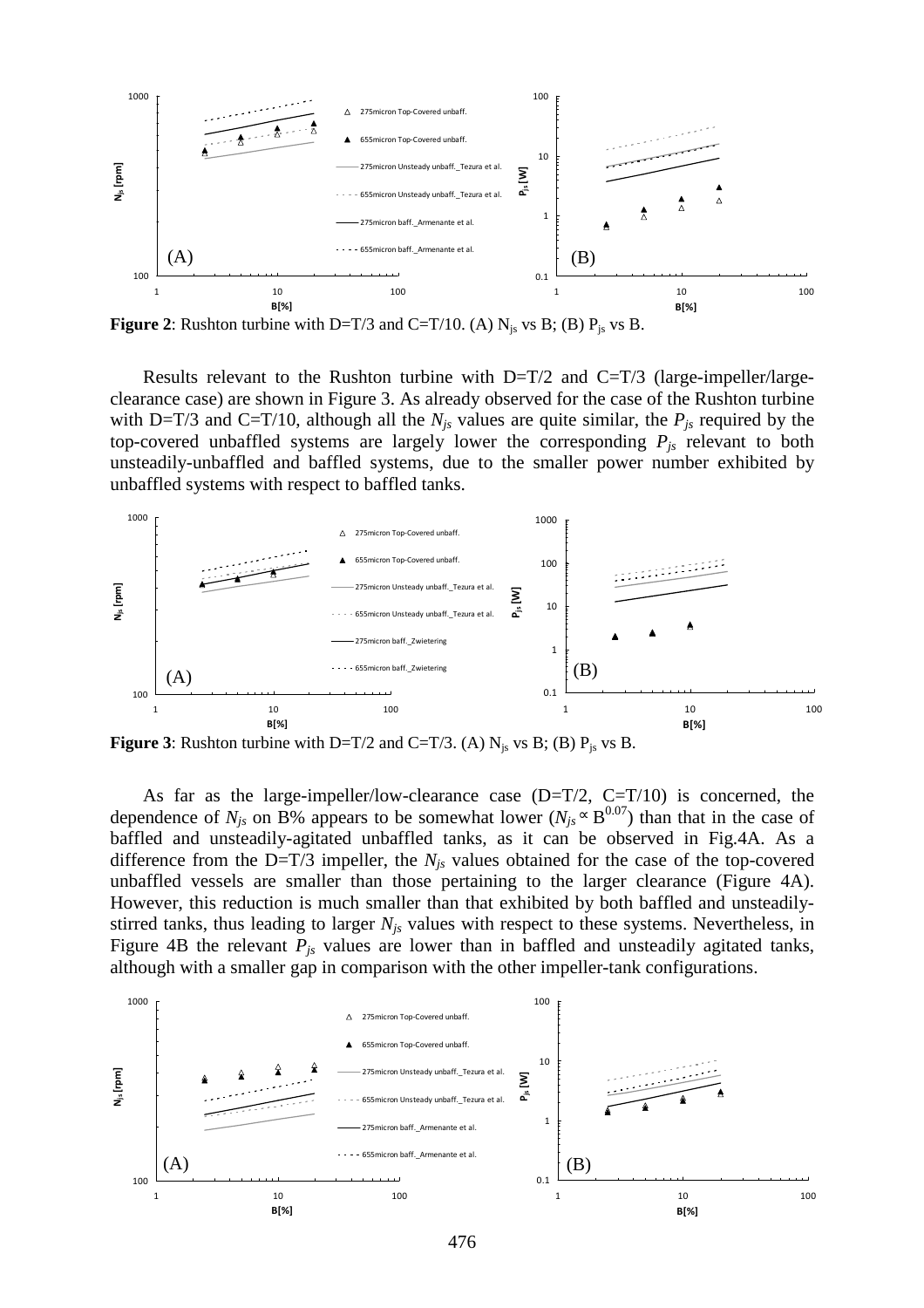**Figure 4:** Rushton turbine with D=T/2 and C=T/10. (A)  $N_{js}$  vs B; (B)  $P_{js}$  vs B.

Results obtained for the smaller particles with the four different configurations here investigated are compared with each other in Figure 5. As far as *Njs* results are concerned, it can be seen that the Rushton turbine with  $D=T/3$  and  $C=T/10$  requires the highest agitation speeds to suspend all solid particles, while the larger impeller with the same offset from vessel bottom provides the best results (Figure 5A).

However, Figure 5B shows that although large impellers exhibit lower *Njs* values, they require larger power requirements to be operated. Quite surprisingly, the smaller-size/largerclearance case  $(D=T/3, C=T/3)$  comes out to be the best option among the four geometrical configurations here investigated



**Figure 5**: Comparison among the four different Rushton turbines employed for the 250-300µm suspension case: (A)  $N_{js}$  vs B; (B)  $P_{js}$  vs B.

## **3. CONCLUSIONS**

Silica particle water suspensions in an unbaffled tank stirred by Rushton turbines were investigated. The tank was provided with a top cover in order to avoid the central vortex formation, typical of uncovered unbaffled stirred tanks.

The minimum impeller speed for complete suspension  $(N<sub>js</sub>)$  as well as the relevant power consumption  $(P_{is})$  were measured for four different system configurations (small/large impeller - small/large impeller clearance). Influence of particle size (*dp*) and concentration (*B*) on these two parameters was also investigated. Results were compared with the corresponding *Njs* and *Pjs* values pertaining to an identical tank either unsteadily operated or provided with baffles. Results show that the dependence of  $N_{is}$  on  $B$  is similar to that predicted by Zwietering's correlation for baffled vessels, while a smaller dependence on  $d<sub>p</sub>$  was found.

Present work findings suggest that, for all processes where mixing time is not the controlling factor, a top-covered unbaffled tank stirred by a Rushton turbine with  $D=T/3$  and  $C=T/3$  may be regarded as a particularly convenient choice for solid-liquid suspension operations.

## **4. REFERENCES**

[1] Zwietering T. N., 1958. "Suspending of solid particles in liquids by agitators", *Chem. Eng. Sci.*, **8**, 244-253.

[2] Armenante, P.M., Nagamine, E.U., Susanto, J., 1998. "Determination of correlations to predict the minimum agitation speed for complete solid suspension in agitated vessels", *Can. J. Chem. Eng.*, **76**, 413-419.